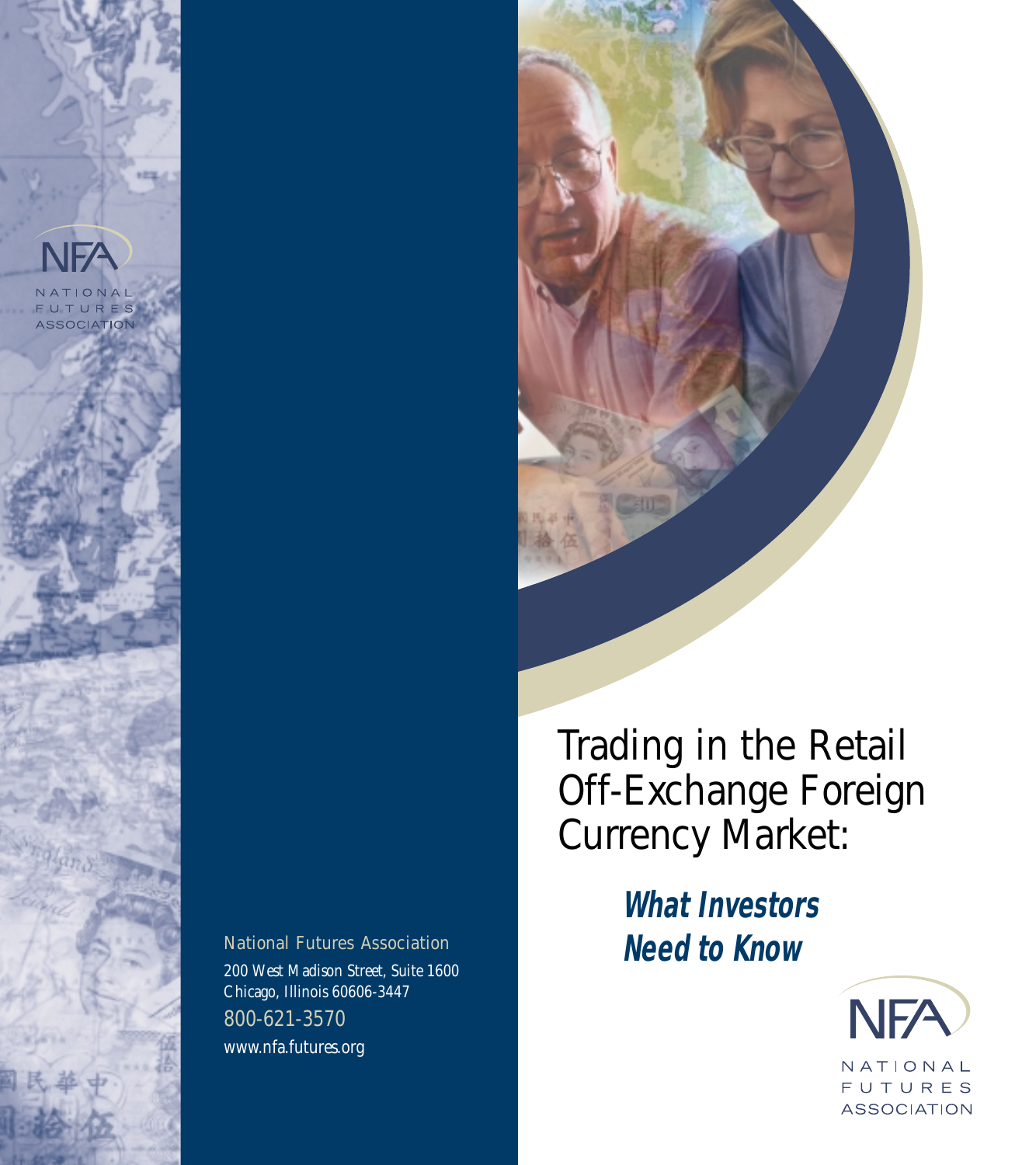National Futures Association is a congressionally authorized self-regulatory organization of the United States futures industry. Its mission is to provide innovative regulatory programs and services that protect investors and ensure market integrity.

NFA has prepared this booklet as part of its continuing public education efforts to provide information to potential investors. The booklet presents an overview of the retail off-exchange foreign currency market and provides other important information that investors need to know before they invest in the off-exchange foreign currency market.



# INTRODUCTION

Companies and individuals may speculate in foreign currency exchange rates (commonly referred to as "forex"), and a number of firms are presently offering off-exchange foreign currency futures and options contracts to the public. If you are a retail investor considering participating in this market, you need to fully understand the market and some of its unique features. NFA has prepared this booklet to educate you about off-exchange foreign currency trading.

Like many other investments, off-exchange foreign currency trading carries a high level of risk and may not be suitable for all investors. In fact, you could lose all of your initial investment and may be liable for additional losses. Therefore, you need to understand the risks associated with this product so you may make an informed investment decision.

You should also understand the language of the forex markets before trading in those markets. The glossary in the back of this booklet defines some of the most commonly used terms.

This booklet does not suggest that you should or should not participate in the retail off-exchange foreign currency market. You should make that decision after consulting with your financial advisor and considering your own financial situation and objectives. In that regard, you may find this booklet helpful as one component of the due diligence process that investors are encouraged to undertake before making any investment decisions about the off-exchange foreign currency market.

Finally, the discussion in this booklet assumes you are funding your forex account with US dollars. The principles in this booklet apply to all currencies, however.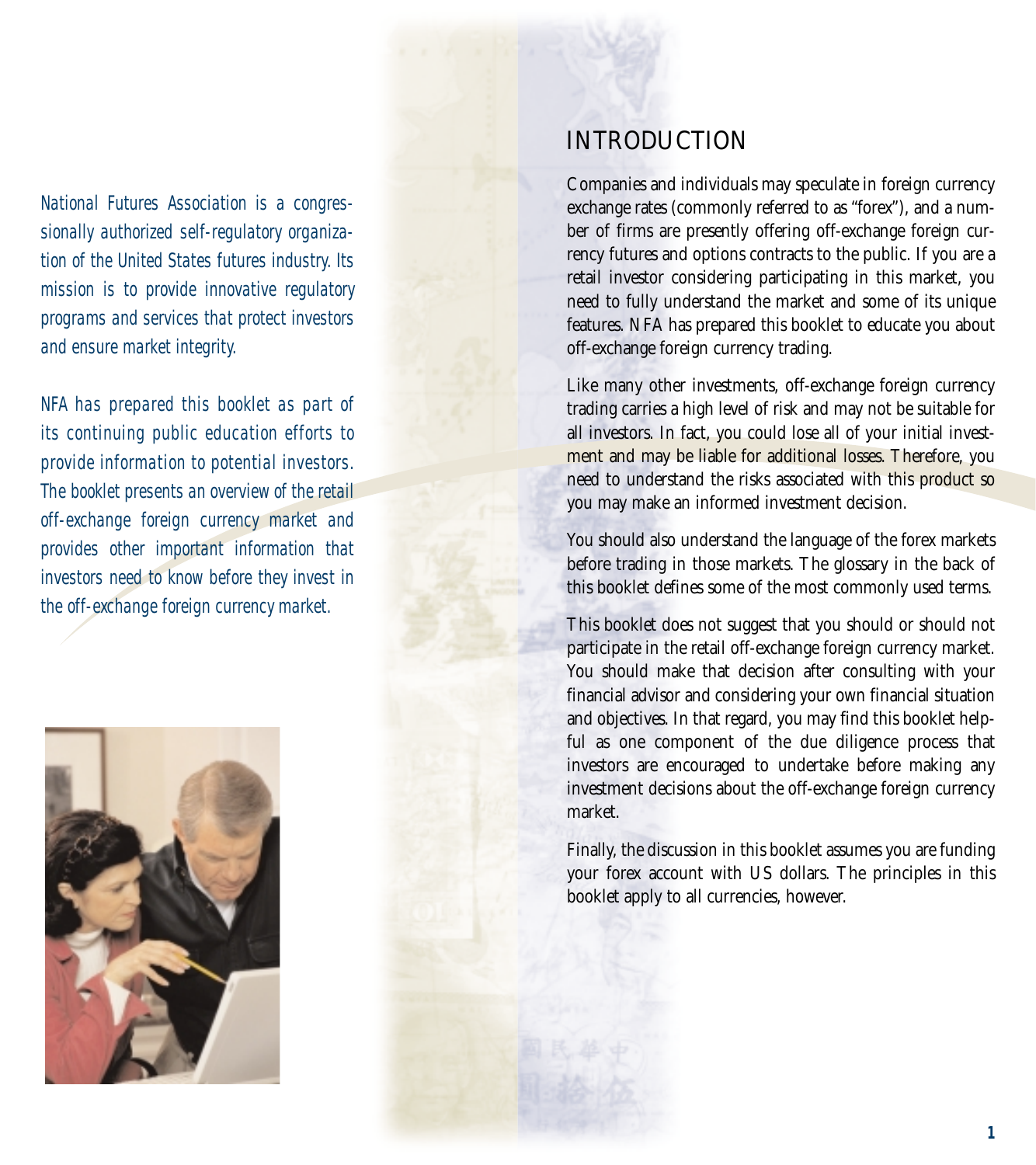# THE FOREIGN CURRENCY MARKETS

## *What are foreign currency exchange rates?*

Foreign currency exchange rates are what it costs to exchange one country's currency for another country's currency. For example, if you go to England on vacation, you will have to pay for your hotel, meals, admissions fees, souvenirs and other expenses in British pounds. Since your money is all in US dollars, you will have to use (sell) some of your dollars to buy British pounds.

Assume you go to your bank before you leave and buy \$1,000 worth of British pounds. If you get 565.83 British pounds (£565.83) for your \$1,000, each dollar is worth .56583 British pounds. This is the exchange rate for converting dollars to pounds.

If £565.83 isn't enough cash for your trip, you will have to exchange more US dollars for pounds while in England. Assume you buy another \$1,000 worth of British pounds from a bank in England and get only £557.02 for your \$1,000. The exchange rate for converting dollars to pounds has dropped from .56583 to .55702. This means that US dollars are worth less compared to the British pound than they were before you left on vacation.

Assume that you have £100 left when you return home. You go to your bank and use the pounds to buy US dollars. If the bank gives you \$179.31, each British pound is worth 1.7931 dollars. This is the exchange rate for converting pounds to dollars.

Theoretically, you can convert the exchange rate for buying a currency to the exchange rate for selling a currency, and vice versa, by dividing 1 by the known rate. For example, if the exchange rate for buying British pounds with US dollars is .56011, the exchange rate for buying US dollars with British pounds is  $1.78536$  (1 ÷ .56011) = 1.78536). Similarly, if the exchange rate for buying US dollars with British pounds is 1.78536, the exchange rate for buying British pounds with US dollars is .56011 (1 ÷ 1.78536 = .56011). This is how newspapers often report currency exchange rates.

As a practical matter, however, you will not be able to buy and sell the currency at the same price, and you will not receive the price quoted in the newspaper. This is because banks and other market participants make money by selling the currency to customers for more than they paid to buy it and by buying the currency from customers for less than they will receive when they sell it. The difference is called a spread and is discussed later in this booklet.

# *How can I trade foreign currency exchange rates?*

As you can see from the example, currency exchange rates fluctuate. As the value of one currency rises or falls relative to another, traders decide to buy or sell currencies to make profits. Retail customers also participate in the forex market, generally as speculators who are hoping to profit from changes in currency rates.

#### **Foreign currency exchange rates may be traded in one of three ways:**

- 1. On an exchange that is regulated by the Commodity Futures Trading Commission (CFTC). For example, the Chicago Mercantile Exchange offers forex futures and options on futures products. Exchange-traded forex futures and options provide their users with a liquid, secondary market for contracts with a set unit size, a fixed expiration date and centralized clearing.
- 2. On an exchange that is regulated by the Securities and Exchange Commission (SEC). For example, the Philadelphia Stock Exchange offers options on currencies (i.e., the right but not the obligation to buy or sell a currency at a specific rate within a specified time). Exchange-traded options on currencies have characteristics similar to exchange-traded futures and options (e.g., a liquid, secondary market with a set size, a fixed expiration date and centralized clearing).
- 3. In the off-exchange, also called the over-the-counter (OTC), market. A retail customer trades directly with a counterparty and there is no exchange or central clearing house to support the transaction. Off-exchange trading is subject to limited regulatory oversight.

This brochure focuses on the off-exchange foreign currency market.

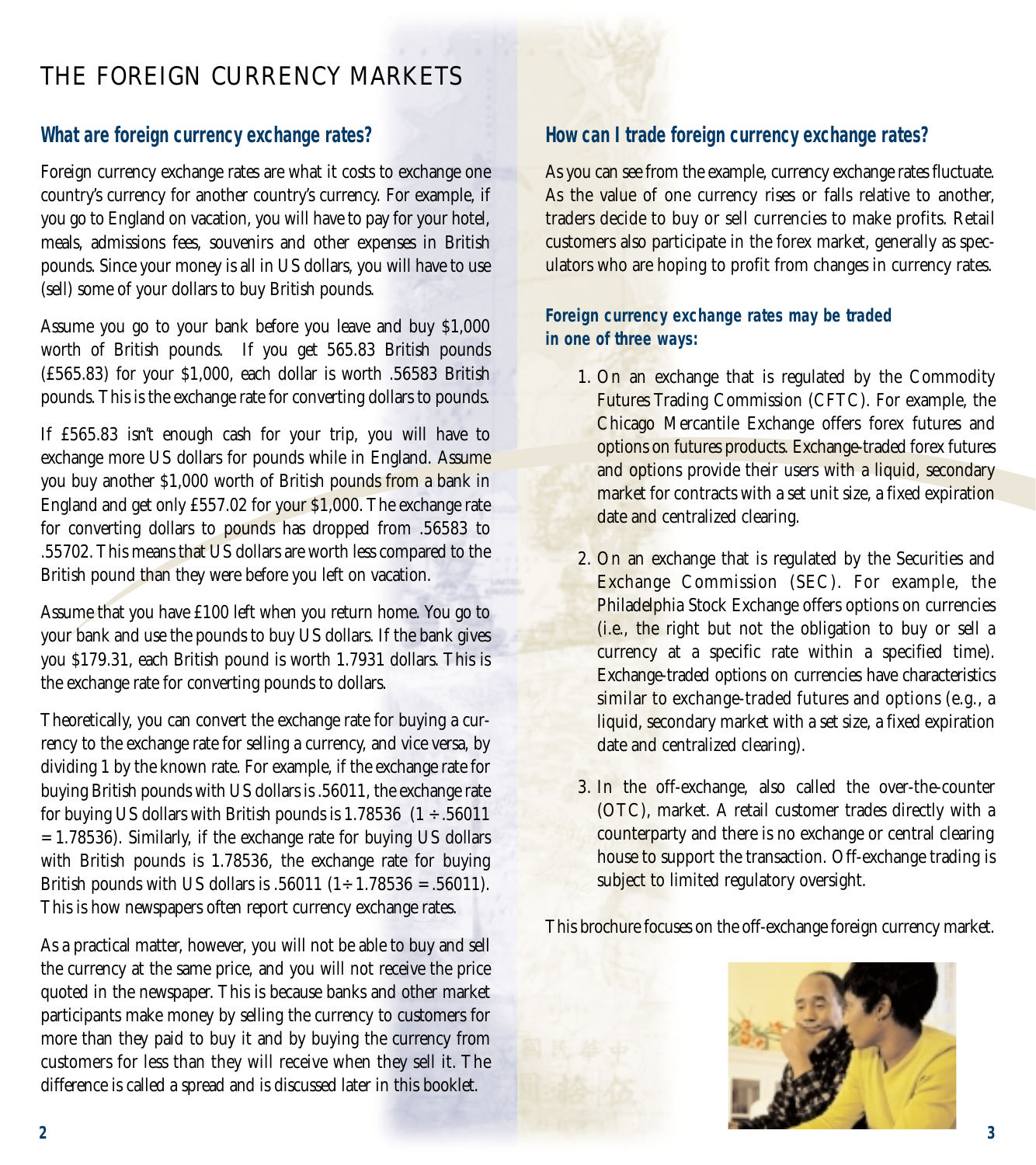#### *How does the off-exchange currency market work?*

The off-exchange forex market is a large, growing and liquid financial market that operates 24 hours a day. It is not a market in the traditional sense because there is no central trading location or "exchange." Most of the trading is conducted by telephone or through electronic trading networks.

The primary market for currencies is the "interbank market" where banks, insurance companies, large corporations and other large financial institutions manage the risks associated with fluctuations in currency rates. The true interbank market is only available to institutions that trade in large quantities and have a very high net worth.

In recent years, a secondary OTC market has developed that permits retail investors to participate in forex transactions. While this secondary market does not provide the same prices as the interbank market, it does have many of the same characteristics.

## *How are foreign currencies quoted and priced?*

Currencies are designated by three letter symbols. The standard symbols for some of the most commonly traded currencies are:

- EUR Euros
- USD United States dollar
- CAD Canadian dollar
- GBP British pound
- JPY Japanese yen
- AUD Australian dollar
- CHF Swiss franc

Forex transactions are quoted in pairs because you are buying one currency while selling another. The first currency is the base currency and the second currency is the quote currency. The price, or rate, that is quoted is the amount of the second currency required to purchase one unit of the first currency. For example, if EUR/USD has an ask price of 1.2178, you can buy one Euro for 1.2178 US dollars.

Currency pairs are often quoted as bid-ask spreads. The first part of the quote is the amount of the quote currency you will receive in exchange for one unit of the base currency (the bid price) and the second part of the quote is the amount of the quote currency you must spend for one unit of the base currency (the ask or offer price). In other words, a EUR/USD spread of 1.2170/1.2178 means that you can sell one Euro for \$1.2170 and buy one Euro for \$1.2178.

A dealer may not quote the full exchange rate for both sides of the spread. For example, the EUR/USD spread discussed above could be quoted as 1.2170/78. The customer should understand that the first three numbers are the same for both sides of the spread.

### *What transaction costs will I pay?*

Although dealers who are regulated by NFA must disclose their charges to retail customers, there are no rules about how a dealer charges a customer for the services the dealer provides or that limit how much the dealer can charge. Before opening an account, you should check with several dealers and compare their charges as well as their services. If you were solicited by or place your trades through someone other than the dealer, or if your account is managed by someone, you may be charged a separate amount for the third party's services.

Some firms charge a per trade commission, while other firms charge a mark-up by widening the spread between the bid and ask prices they give their customers. In the earlier example, assume that the dealer can get a EUR/USD spread of 1.2173/75 from a bank. If the dealer widens the spread to 1.2170/78 for its customers, the dealer has marked up the spread by .0003 on each side.

Some firms may charge both a commission and a mark-up. Firms may also charge a different mark-up for buying the base currency than for selling it. You should read your agreement with the dealer carefully and be sure you understand how the firm will charge you for your trades.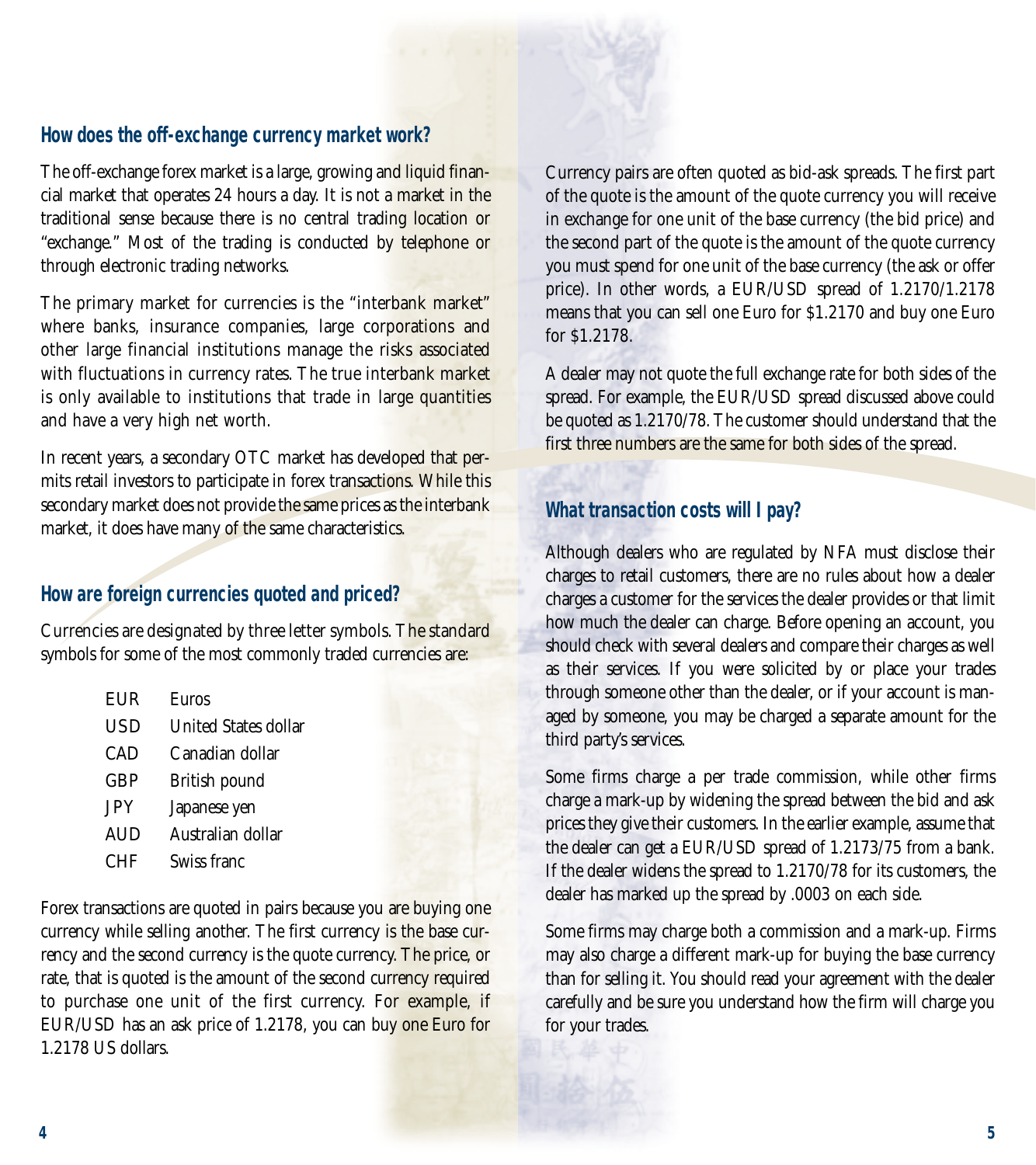#### *How do I close out a trade?*

Retail forex transactions are normally closed out by entering into an equal but opposite transaction with the dealer. For example, if you bought Euros with U.S. dollars, you would close out the trade by selling Euros for U.S. dollars. This is also called an offsetting or liquidating transaction.

Most retail forex transactions have a settlement date when the currencies are due to be delivered. If you want to keep your position open beyond the settlement date, you must roll the position over to the next settlement date. Some dealers roll open positions over automatically, while other dealers may require you to request the rollover. Most dealers charge a rollover fee based upon the interest rate differential between the two currencies in the pair. You should check your agreement with the dealer to see what, if anything, you must do to roll a position over and what fees you will pay for the rollover.

#### *How do I calculate profits and losses?*

When you close out a trade, you can calculate your profits and losses using the following formula:

#### *Price (exchange rate) when selling the base currency – price when buying the base currency X transaction size = profit or loss*

Assume you buy Euros (EUR/USD) at 1.2178 and sell Euros at 1.2188. If the transaction size is 100,000 Euros, you will have a \$100 profit.

 $(51.2188 - 51.2178)$  X 100,000 = \$.001 X 100,000 = \$100

Similarly, if you sell Euros (EUR/USD) at 1.2170 and buy Euros at 1.2180, you will have a \$100 loss.

 $(51.2170 - 51.2180)$  X  $100,000 = -5.001$  X  $100,000 = -5100$ 

You can also calculate your unrealized profits and losses on open positions. Just substitute the current bid or ask rate for the action you will take when closing out the position. For example, if you bought Euros at 1.2178 and the current bid rate is 1.2173, you have an unrealized loss of \$50.

 $(51.2173 - 51.2178)$  X  $100,000 = -5.0005$  X  $100,000 = -550$ 

Similarly, if you sold Euros at 1.2170 and the current ask rate is 1.2165, you have an unrealized profit of \$50.

 $(51.2170 - 51.2165)$  X 100,000 = \$.0005 X 100,000 = \$50

If the quote currency is not in US dollars, you will have to convert the profit or loss to US dollars at the dealer's rate. Further, if the dealer charges commissions or other fees, you must subtract those commissions and fees from your profits and add them to your losses to determine your true profits and losses.

#### *How much money do I need to trade forex?*

Forex dealers can set their own minimum account sizes, so you will have to ask the dealer how much money you must put up to begin trading. Most dealers will also require you to have a certain amount of money in your account for each transaction. This security deposit, sometimes called margin, is a percentage of the transaction value and may be different for different currencies. A security deposit acts as a performance bond and is not a down payment or partial payment for the transaction.

Dealers who are regulated by NFA are required to calculate and collect security deposits that equal or exceed the percentage set by NFA rules. Although the percentage of the security deposit remains constant, the dollar amount of the security deposit will change with changes in the value of the currency being traded.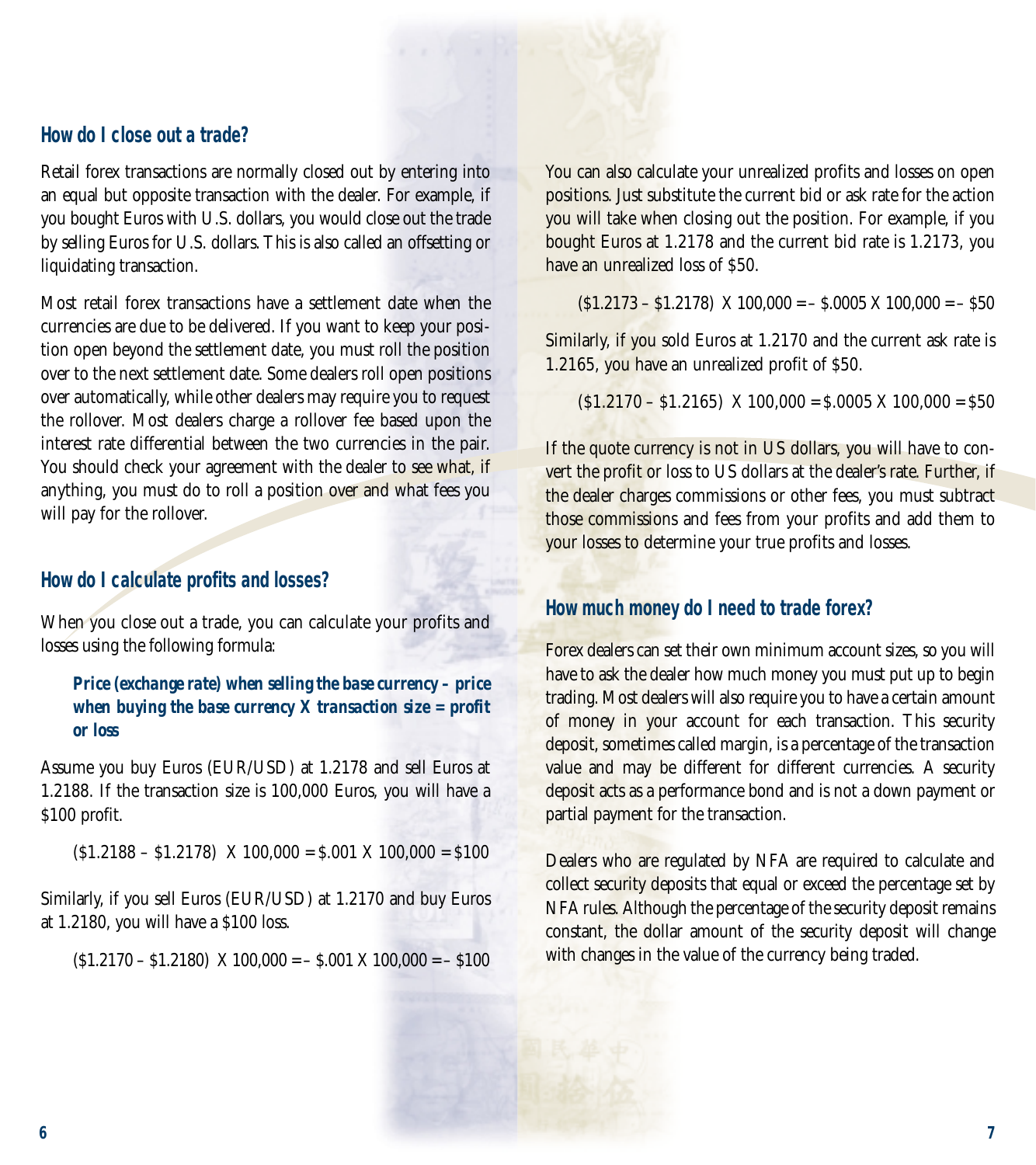The formula for calculating the security deposit is:

#### *Current price of base currency X transaction size X security deposit % = security deposit requirement given in quote currency*

Returning to our Euro example with an initial price of \$1.2178 for each Euro and a transaction size of 100,000 Euros, a 1% security deposit would be \$1,217.80.

\$1.2178 X 100,000 X .01 = \$1,217.80

Security deposits allow customers to control transactions with a value many times larger than the funds in their accounts. In this example, \$1,217.80 would control \$121,780 worth of Euros.

Value of Euros = \$1.2178 X 100,000= \$121,780

This ability to control a large amount of one currency, in this case the Euro, using a very small percentage of its value is called leverage or gearing. In our example, the leverage is 100:1 because the security deposit controls Euros worth 100 times the amount of the deposit.

Since leverage allows you to control large amounts of currency for a very small amount, it magnifies the percentage amount of your profits and losses. A profit or loss of \$1,217.80 on the Euro transaction is 1% of the full price (with leverage of 1:1) but is 100% of the 1% security deposit. The dollar amount of profits and losses does not change with leverage, however. The profit or loss is \$1,217.80 whether the leverage is 100:1 or 25:1 or 1:1.

The higher the leverage, the more likely you are to lose your entire investment if exchange rates go down when you expect them to go up (or go up when you expect them to go down). Leverage of 100:1 means that you will lose your initial investment when the currency loses (or gains) 1% of its value, and you will lose more than your initial investment if the currency loses (or gains) more than 1% of its value. If you want to keep the position open, you may have to deposit additional funds to maintain a 1% security deposit.

Some dealers guarantee that you will not lose more than you invest, which includes both the initial deposit and any subsequent deposits to keep the position open. Other dealers may charge you for losses that are greater than that amount. You should check your agreement with the dealer to see if the agreement limits your losses.



#### *Can I trade options on foreign currency transactions?*

A number of firms are presently offering options on off-exchange foreign currency contracts. Buying and selling forex options present additional risks, many of which are similar to those inherent in buying options on futures contracts. Therefore, you should consult NFA's brochure, *Buying Options on Futures Contracts: A Guide to Uses and Risks*, which discusses the mechanics and risks of options trading.

There are two significant differences between buying off-exchange forex options and buying options on futures contracts. First, when you exercise an option on an exchange-traded futures contract, you receive the underlying exchange-traded futures contract. When you exercise an off-exchange forex option, you will probably receive either a cash payment or a position in the underlying currency.

Second, NFA's options brochure only discusses American-style options, which can be exercised at any time before they expire. Many forex options are European-style options, which can be exercised **only** on or near the expiration date. You should understand which type of option you are purchasing.

Some of the common terms used in trading off-exchange foreign currency options are included in the glossary at the end of this booklet.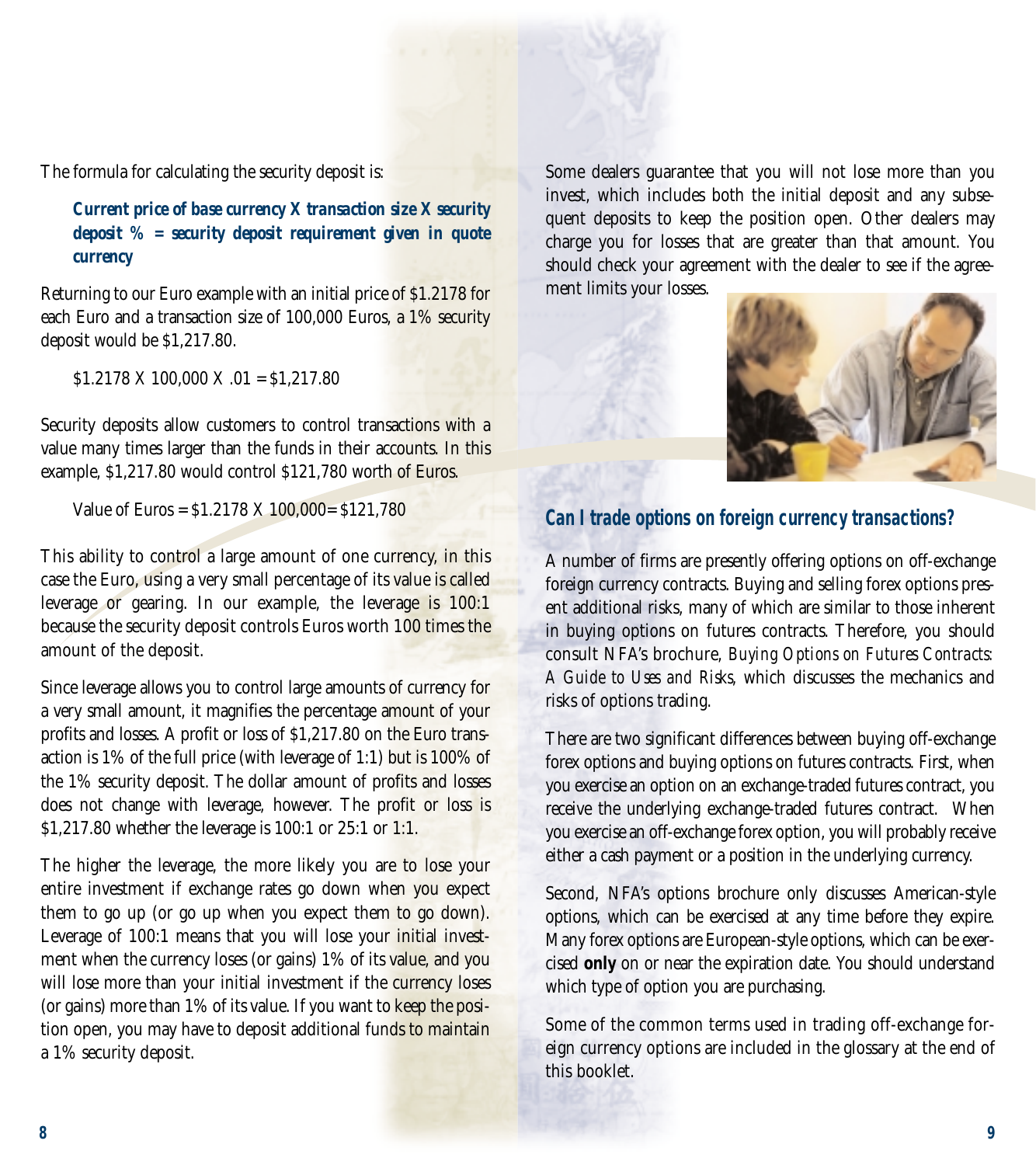# THE RISKS OF TRADING IN THE FOREX MARKET

Although every investment involves some risk, the risk of loss in trading off-exchange forex contracts can be substantial. Therefore, if you are considering participating in this market, you should understand some of the risks associated with this product so you can make an informed decision before investing.

As stated in the introduction to this booklet, off-exchange foreign currency trading carries a high level of risk and may not be suitable for all customers. The only funds that should ever be used to speculate in foreign currency trading, or any type of highly speculative investment, are funds that represent risk capital – i.e., funds you can afford to lose without affecting your financial situation. There are other reasons why forex trading may or may not be an appropriate investment for you, and they are highlighted below.

#### *The market could move against you*

No one can predict with certainty which way exchange rates will go, and the forex market is volatile. Fluctuations in the foreign exchange rate between the time you place the trade and the time you close it out will affect the price of your forex contract and the potential profit and losses relating to it.

### *You could lose your entire investment*

You will be required to deposit an amount of money (often referred to as a "security deposit" or "margin") with your forex dealer in order to buy or sell an off-exchange forex contract. As discussed earlier, a relatively small amount of money can enable you to hold a forex position worth many times the account value. This is referred to as leverage or gearing. The smaller the deposit in relation to the underlying value of the contract, the greater the leverage.

If the price moves in an unfavorable direction, high leverage can produce large losses in relation to your initial deposit. In fact, even a small move against your position may result in a large loss, including the loss of your entire deposit. Depending on your agreement with your dealer, you may also be required to pay additional losses.

### *You are relying on the dealer's creditworthiness and reputation*

Retail off-exchange forex trades are not guaranteed by a clearing organization. Furthermore, funds that you have deposited to trade forex contracts are not insured and do not receive a priority in bankruptcy. Even customer funds deposited by a dealer in an FDIC-insured bank account are not protected if the dealer goes bankrupt.

#### *There is no central marketplace*

Unlike regulated futures exchanges, in the retail off-exchange forex market there is no central marketplace with many buyers and sellers. The forex dealer determines the execution price, so you are relying on the dealer's integrity for a fair price.

## *The trading system could break down*

If you are using an Internet-based or other electronic system to place trades, some part of the system could fail. In the event of a system failure, it is possible that, for a certain time period, you may not be able to enter new orders, execute existing orders, or modify or cancel orders that were previously entered. A system failure may also result in loss of orders or order priority.

#### *You could be a victim of fraud*

As with any investment, you should protect yourself from fraud. Beware of investment schemes that promise significant returns with little risk. You should take a close and cautious look at the investment offer itself and continue to monitor any investment you do make.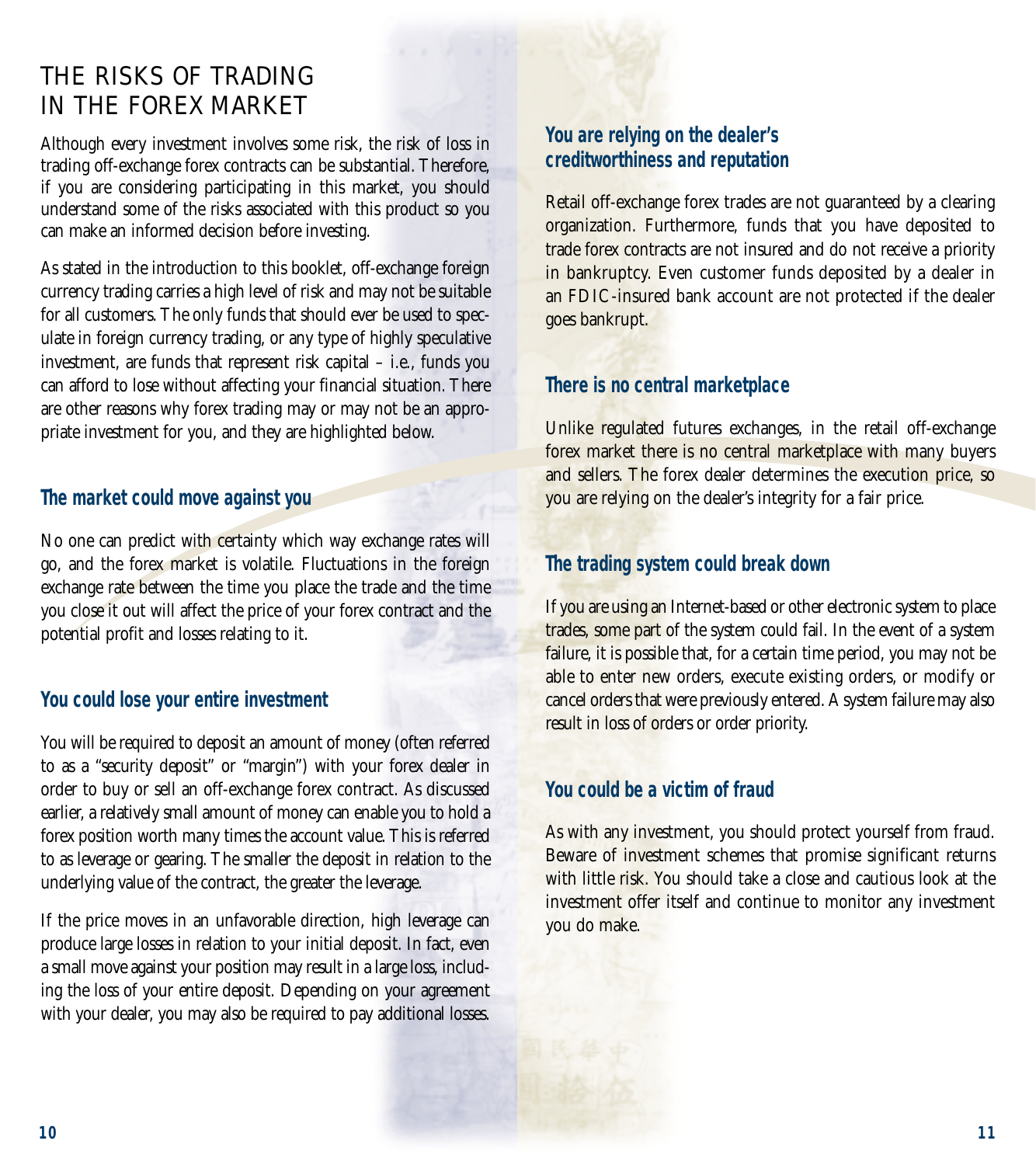# OTHER ISSUES TO CONSIDER

In addition to understanding how the off-exchange forex market works and some of the risks associated with this product, there are other unique features about the market that you need to understand before you decide whether to invest in this market and which dealer to use.

### *Who regulates off-exchange foreign currency trading?*

The CFTC has some regulatory authority over retail off-exchange forex markets. The Commodity Exchange Act (CEA) allows the sale of OTC forex futures and options to retail customers if, and only if, the counterparty (the person on the other side of the transaction) is a regulated entity. These regulated entities include the following:

- financial institutions, such as banks and savings associations,
- registered broker-dealers and certain of their affiliates,
- registered futures commission merchants (FCMs) and certain of their affiliates,
- certain insurance companies and their regulated affiliates
- financial holding companies, and
- investment bank holding companies.

Under the CEA, the CFTC has the authority to shut down any unregulated entity that acts as a counterparty to forex futures or options transactions with retail customers. The CFTC also has the authority to take action against registered FCMs and their affiliates for violating the anti-fraud and anti-manipulation provisions of the CEA in connection with OTC forex transactions involving retail customers, but the CFTC cannot adopt rules to regulate these transactions.

NFA has rules to protect customers in the retail off-exchange forex market. As mentioned later in this booklet, firms that introduce customers to forex dealers do not have to be regulated entities. NFA's rules provide, among other things, that a forex dealer FCM must take responsibility for the activities of unregulated entities that solicit retail customers. Additionally, NFA's rules require forex dealer FCMs to:

- observe high standards of commercial honor and just and equitable principles of trade in connection with the retail forex business;
- supervise their employees and agents and any affiliates that act as counterparties to retail forex transactions;
- maintain a minimum net capital requirement based on the value of open customer positions; and
- collect security deposits from those customers.

NFA's forex rules do not apply to all FCMs and their affiliates, however. Therefore, you should ask the dealer if NFA regulates its forex activities.

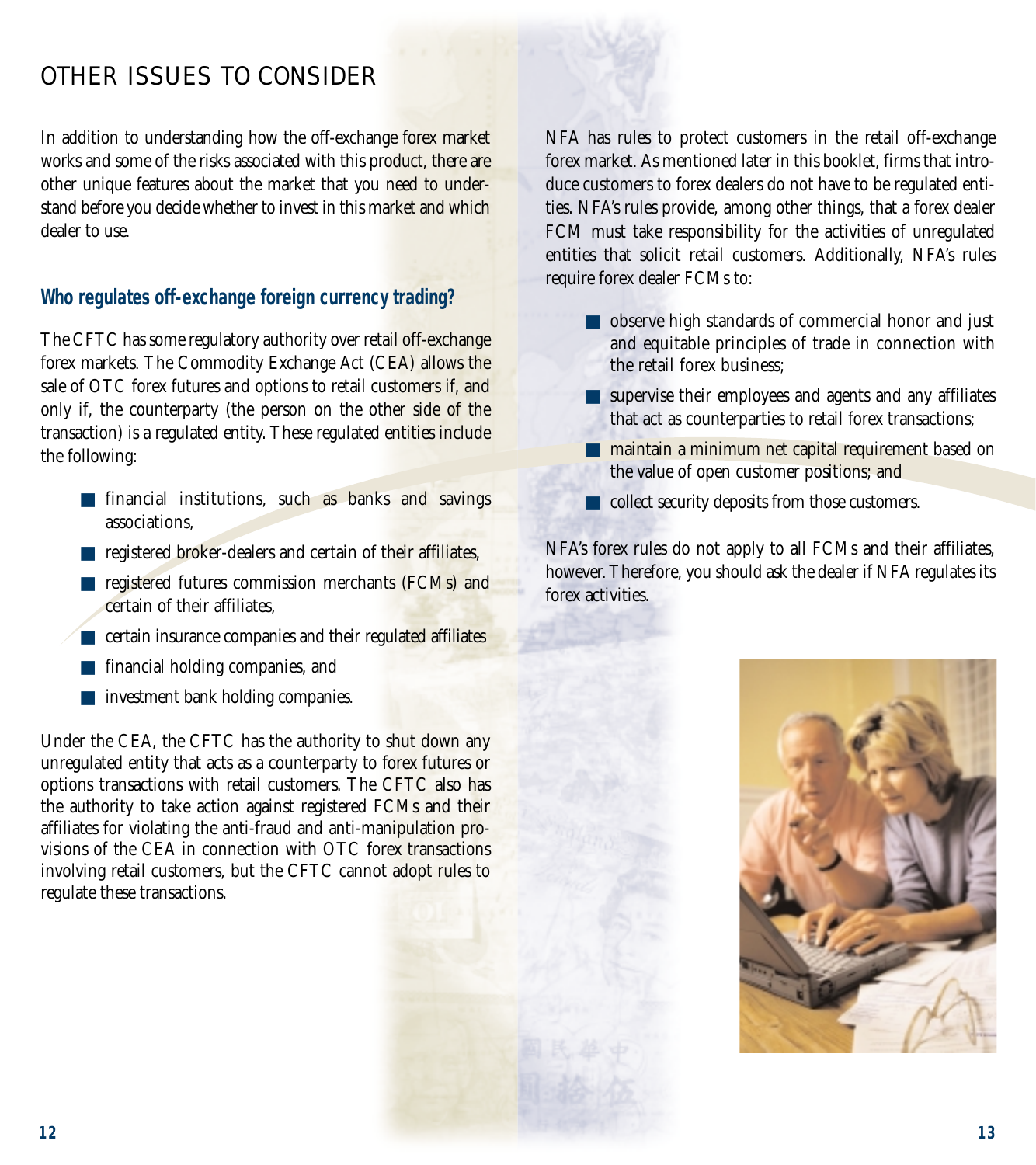#### *How can I learn more about the firms and individuals with whom I am trading?*

As mentioned, only regulated entities, such as banks, insurance companies, broker-dealers or futures commission merchants, and affiliates of regulated entities may enter into off-exchange forex trades with retail customers. Therefore, you should ask the dealer how it is regulated and check with the dealer's regulator about the dealer's registration status and background. You should also ask the dealer if its regulator has adopted rules to regulate its retail forex activities.

Unlike forex dealers, firms and individuals that solicit retail accounts for forex dealers and manage those accounts do not have to be regulated or affiliated with a regulated firm. Therefore, you should find out if the person's forex activities are regulated and by whom. If the person is not regulated, you may be exposed to additional risks.

You can verify CFTC registration and NFA membership status of a particular firm or individual and check their disciplinary history by phoning NFA at 800-621-3570 or by checking the broker/firm information section (BASIC) of NFA's Web site at **www.nfa.futures.org/basicnet/**. You may also contact the other organizations listed at the end of this booklet in the Additional Resources section.

### *What are my rights and obligations?*

Your relationship with your dealer is governed by your forex account agreement. Just as you wouldn't consider buying a house or a car without carefully reading and understanding the terms of the contract, neither should you establish a forex account without first reading and understanding the Account Agreement and all other documents supplied by your dealer. You should know your rights, responsibilities and the firm's obligations before you enter into any forex transaction. If you have questions about the Agreement, don't hesitate to ask.

#### *What should I do if I have a problem with my forex account?*

Disagreements are bound to occur from time to time in any industry. Your first step should be to contact the firm you have a disagreement with and try to reach a settlement. Both the CFTC and NFA offer programs that may be available for resolving monetary disputes involving your forex account. Whether NFA or the CFTC can accept your case depends on several factors, however, including the party your claim is against.

NFA offers an arbitration program to help customers and NFA Members resolve disputes. Information about NFA's arbitration program is available by calling NFA at 800-621-3570 or visiting the Dispute Resolution section of its Web site at **www.nfa.futures.org**.

The CFTC offers a reparation program for resolving disputes. If you want information about filing a CFTC reparations complaint, contact the CFTC's Office of Proceedings at 202-418-5250 or visit the CFTC's Web site at **www.cftc.gov**.

In addition, if you suspect any wrongdoing or improper business conduct in your forex account, you may contact or file a complaint with NFA by telephone at 800-621-3570 or online at **www.nfa.futures.org/basicnet/Complaint.aspx**.

You may also file a complaint with the CFTC. The CFTC has prepared a questionnaire form to assist the public in reporting suspicious activities or transactions. The questionnaire form is available on the CFTC's Web site at **http://www.cftc.gov/enf/enfform.htm**. You can transmit the form to the CFTC electronically or by mail to CFTC, 1155 21st Street, N.W., Washington, D.C. 20581.

#### *Conclusion*

*This booklet cannot tell you whether you should participate in the retail off-exchange foreign currency market. You should make that decision after consulting with your financial advisor and considering your own financial situation and objectives. However, we hope that this booklet is helpful in raising some of the issues that you need to consider in order to make a fully informed decision about investing in the off-exchange foreign currency market.*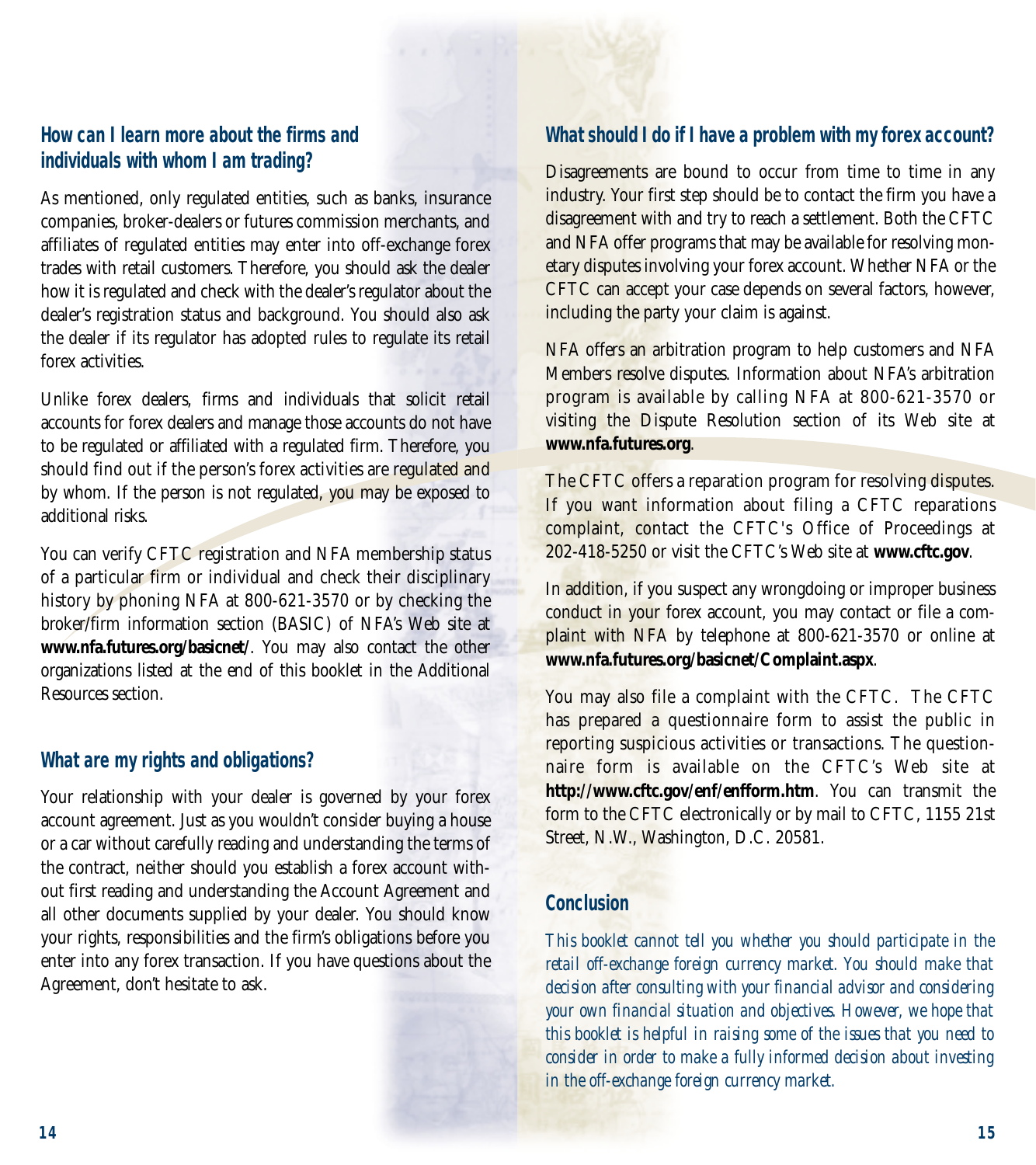# **Glossary of terms**

**American-style option** An option contract that may be exercised at any time before it expires.

**Ask** The quoted price at which a customer can buy a currency pair. Also referred to as the 'offer,' 'ask price,' or 'ask rate.'

**Base Currency** For foreign exchange trading, currencies are quoted in terms of a currency pair. The first currency in the pair is the base currency. For example, in a USD/JPY currency pair, the US dollar is the base currency. Also may be referred to as the primary currency.

**Bid** The quoted price where a customer can sell a currency pair. Also known as the 'bid price' or 'bid rate.'

**Bid/Ask Spread** The point difference between the bid and ask (offer) price.

**Call** A call option gives the option buyer the right to purchase a particular currency pair at a stated exchange rate.

**Counterparty** The counterparty is the person who is on the other side of an OTC trade. For retail customers, the dealer will always be the counterparty.

**Cross-rate** The exchange rate between two currencies where neither of the currencies are the US dollar.

**Currency pair** The two currencies that make up a foreign exchange rate. For example, USD/YEN is a currency pair.

**Dealer** A firm in the business of acting as a counterparty to foreign currency transactions.

**Euro** The common currency adopted by eleven European nations (i.e., Austria, Belgium, Finland, France, Germany, Ireland, Italy, Luxembourg, the Netherlands, Portugal and Spain) on January 1, 1999.

**European-style option** An option contract that can be exercised only on or near its expiration date.

**Expiration** This is the last day on which an option may either be exercised or offset.

**Forward transaction** A true forward transaction is an agreement that expects actual delivery of and full payment for the currency to occur on a future date. This term may also be used to refer to transactions that the parties expect to offset at some time in the future, but these transactions are not true forward transactions and are governed by the federal Commodity Exchange Act.

**Interbank market** A loose network of currency transactions negotiated between financial institutions and other large companies.

**Leverage** The ability to control large dollar amount of a commodity with a comparatively small amount of capital. Also known as 'gearing.'

**Margin** See Security Deposit.

**Offer** See ask.

**Open position** Any transaction that has not been closed out by a corresponding opposite transaction.

**Pip** The smallest unit of trading in a foreign currency price.

**Premium** The price an option buyer pays for the option, not including commissions.

**Put** A put option gives the option buyer the right to sell a particular currency pair at a stated exchange rate.

**Quote currency** The second currency in a currency pair is referred to as the quote currency. For example, in a USD/JPY currency pair, the Japanese yen is the quote currency. Also referred to as the secondary currency or the counter currency.

**Rollover** The process of extending the settlement date on an open position by rolling it over to the next settlement date.

**Retail customer** Any party to a forex trade who is not an eligible contract participant as defined under the Commodity Exchange Act. This includes individuals with assets of less than \$10 million and most small businesses.

**Security deposit** The amount of money needed to open or maintain a position. Also known as 'margin.'

**Settlement** The actual delivery of currencies made on the maturity date of a trade.

**Spot market** A market of immediate delivery of and payment for the product, in this case, currency.

**Spot transaction** A true spot transaction is a transaction requiring prompt delivery of and full payment for the currency. In the interbank market, spot transactions are usually settled in two business days. This term may also be used to refer to transactions that the parties expect to offset or roll over within two business days, but these transactions are not true spot transactions and are governed by the federal Commodity Exchange Act.

**Spread** The point or pip difference between the ask and bid price of a currency pair.

**Sterling** Another term for British currency, the pound.

**Strike price** The exchange rate at which the buyer of a call has the right to purchase a specific currency pair or at which the buyer of a put has the right to sell a specific currency pair. Also known as the 'exercise price.'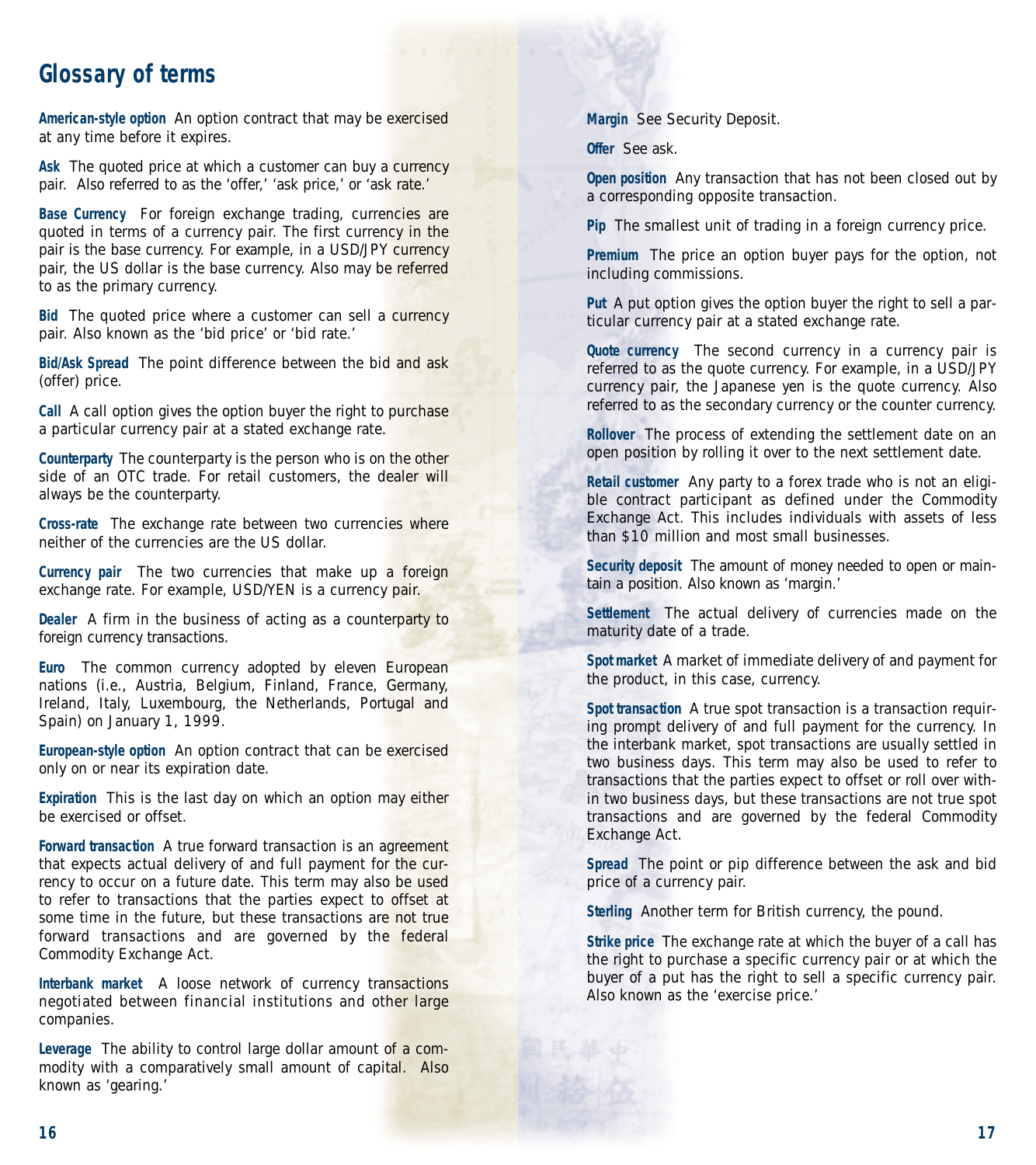# NFA INFORMATION AND RESOURCES

### *National Futures Association*

200 West Madison Street Suite 1600 Chicago, IL 60606-3447

#### *Information Center* 800.621.3570

#### *World Wide Web* **www.nfa.futures.org**

NFA's Web site offers information regarding the Association's history and organizational structure. The investing public can download publications to help them understand the commodity futures industry as well as their rights and responsibilities as market participants. All visitors to NFA's Web site can ask questions, make comments and order publications via e-mail.

In addition, NFA has prepared an Investor Alert highlighting some of the risks involved in retail off-exchange forex trading, which is available on NFA's Web site.

#### *BASIC:*

#### **www.nfa.futures.org/basic/about.asp**

Anyone with access to the Internet is able to perform online background checks on the firms and individuals involved in the futures industry by using NFA's Background Affiliation Status Information Center (BASIC). NFA, the CFTC and the US futures exchanges have supplied BASIC with information on CFTC registration, NFA membership, futures-related disciplinary history and non-disciplinary activities, such as CFTC reparations and NFA arbitration cases.

## *For further information, you should also consult the following resources:*

#### **Commodity Futures Trading Commission**  Three Lafayette Center

1155 21st Street, NW Washington, DC 20581 202.418.5080 **www.cftc.gov**

In an effort to educate customers about the risks of forex trading, the CFTC issued a *Forex Consumer Advisory* in February 2001 cautioning the public to be skeptical of newspaper advertisements, radio and television promotions, and Internet Web sites that tout high return, low-risk investment opportunities in forex trading. The CFTC also issued an Advisory in March 2002 on how firms may lawfully offer forex futures and option trading opportunities to the retail public. For more information on the CFTC's forex initiatives, visit the CFTC's forex Web page at **www.cftc.gov/enf/enfforex.htm**.

### *Other regulatory bodies and authorities:*

- Federal Reserve Board (www.federalreserve.gov)
- **Federal Financial Institutions Examination Council** (www.ffiec.gov)
- Federal Deposit Insurance Corporation (www.fdic.gov)
- US Securities and Exchange Commission (www.sec.gov)
- The Office of the Comptroller of the Currency (www.occ.treas.gov)
- Office of Thrift Supervision (www.ots.treas.gov)
- National Credit Union Association (www.ncua.gov)
- National Association of Securities Dealers Regulation, Inc. (www.nasdr.com)
- **All US Government web sites can be located through links at** www.firstgov.gov
- Your state's securities commissioner (www.nasaa.org)
- **The Attorney General's consumer protection bureau** (www.naag.org/)
- The Better Business Bureau (www.bbb.org).
- Your state Attorney General's office and state banking, insurance and securities regulators (which often have their own web sites).